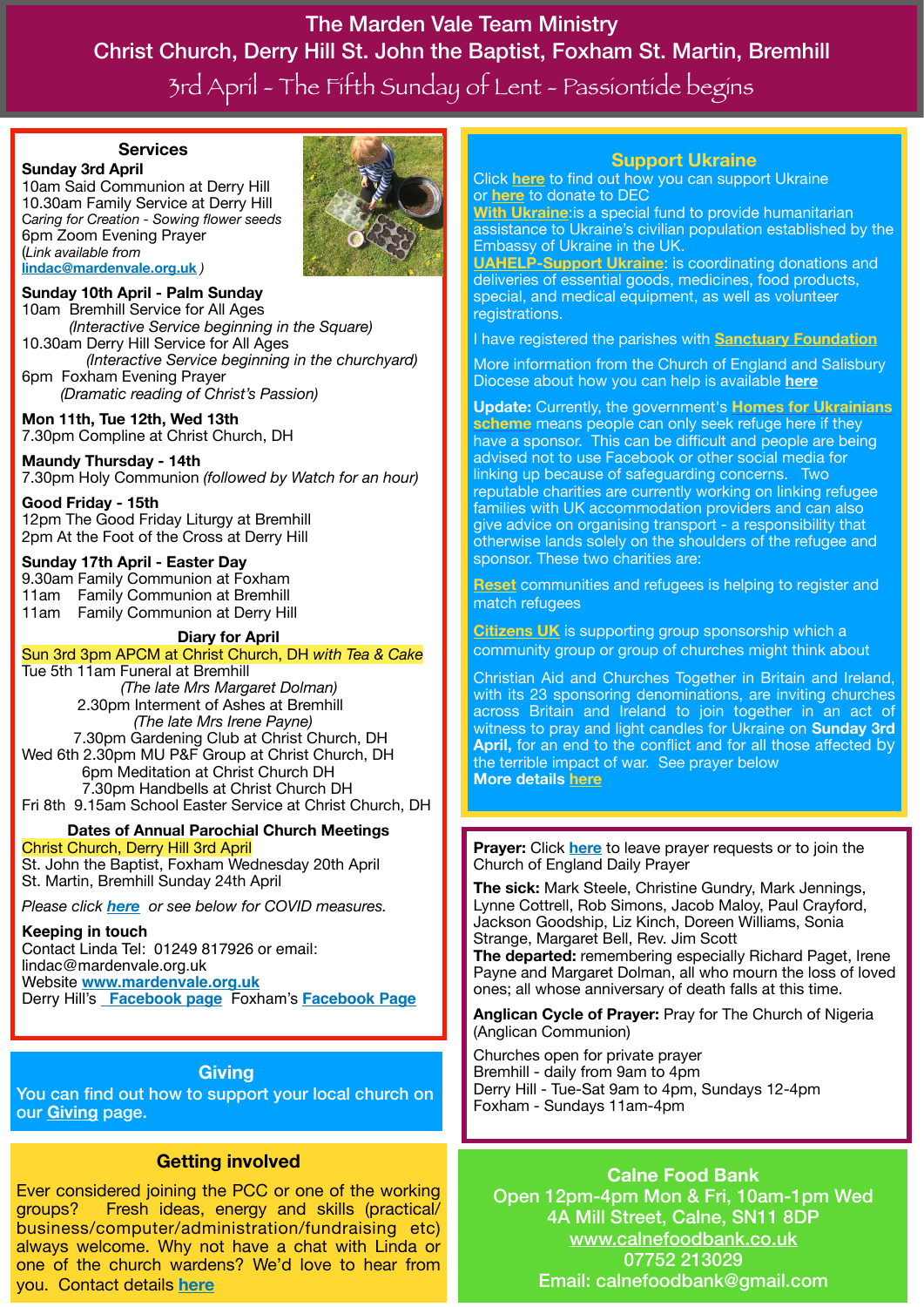#### **Readings for Lent 5**

#### **Collect**

Gracious Father, you gave up your Son out of love for the world: lead us to ponder the mysteries of his passion, that we may know eternal peace through the shedding of our Saviour's blood, Jesus Christ our Lord.

### **Psalm 126**

When the Lord restored the fortunes of Zion, we were like those who dream. Then our mouth was filled with laughter,

and our tongue with shouts of joy;

then it was said among the nations, 'The Lord has done great things for them.'

The Lord has done great things for us, and we rejoiced.

Restore our fortunes, O Lord, like the watercourses in the Negeb. May those who sow in tears

 reap with shouts of joy. Those who go out weeping, bearing the seed for sowing, shall come home with shouts of joy, carrying their sheaves.

### **Isaiah 43:16-21**

Thus says the Lord,

who makes a way in the sea,

- a path in the mighty waters,
- who brings out chariot and horse, army and warrior;

they lie down, they cannot rise,

 they are extinguished, quenched like a wick: Do not remember the former things,

or consider the things of old.

I am about to do a new thing; now it springs forth, do you not perceive it? I will make a way in the wilderness

and rivers in the desert.

The wild animals will honour me, the jackals and the ostriches;

for I give water in the wilderness,

rivers in the desert,

to give drink to my chosen people, the people whom I formed for myself so that they might declare my praise.

### **Philippians 3:4b-14**

If anyone else has reason to be confident in the flesh, I have more: circumcised on the eighth day, a member of the people of Israel, of the tribe of Benjamin, a Hebrew born of Hebrews; as to the law, a Pharisee; as to zeal, a persecutor

of the church; as to righteousness under the law, blameless.

Yet whatever gains I had, these I have come to regard as loss because of Christ. More than that, I regard everything as loss because of the surpassing value of knowing Christ Jesus my Lord. For his sake I have suffered the loss of all things, and I regard them as rubbish, in order that I may gain Christ and be found in him, not having a righteousness of my own that comes from the law, but one that comes through faith in Christ, the righteousness from God



based on faith. I want to know Christ and the power of his resurrection and the sharing of his sufferings by becoming like him in his death, if somehow I may attain the resurrection from the dead.

Not that I have already obtained this or have already reached the goal; but I press on to make it my own, because Christ Jesus has made me his own. Beloved, I do not consider that I have made it my own; but this one thing I do: forgetting what lies behind and straining forward to what lies ahead, I press on towards the goal for the prize of the heavenly call of God in Christ Jesus.

### **John 12:1-8**

Six days before the Passover Jesus came to Bethany, the home of Lazarus, whom he had raised from the dead. There they gave a dinner for him. Martha served, and Lazarus was one of those at the table with him. Mary took a pound of costly perfume made of pure nard, anointed Jesus' feet, and wiped them with her hair. The house was filled with the



fragrance of the perfume. But Judas Iscariot, one of his disciples (the one who was about to betray him), said, 'Why was this perfume not sold for three hundred denarii and the money given to the poor?' (He said this not because he cared about the poor, but because he was a thief; he kept the common purse and used to steal what was put into it.) Jesus said, 'Leave her alone. She bought it so that she might keep it for the day of my burial. You always have the poor with you, but you do not always have me.'